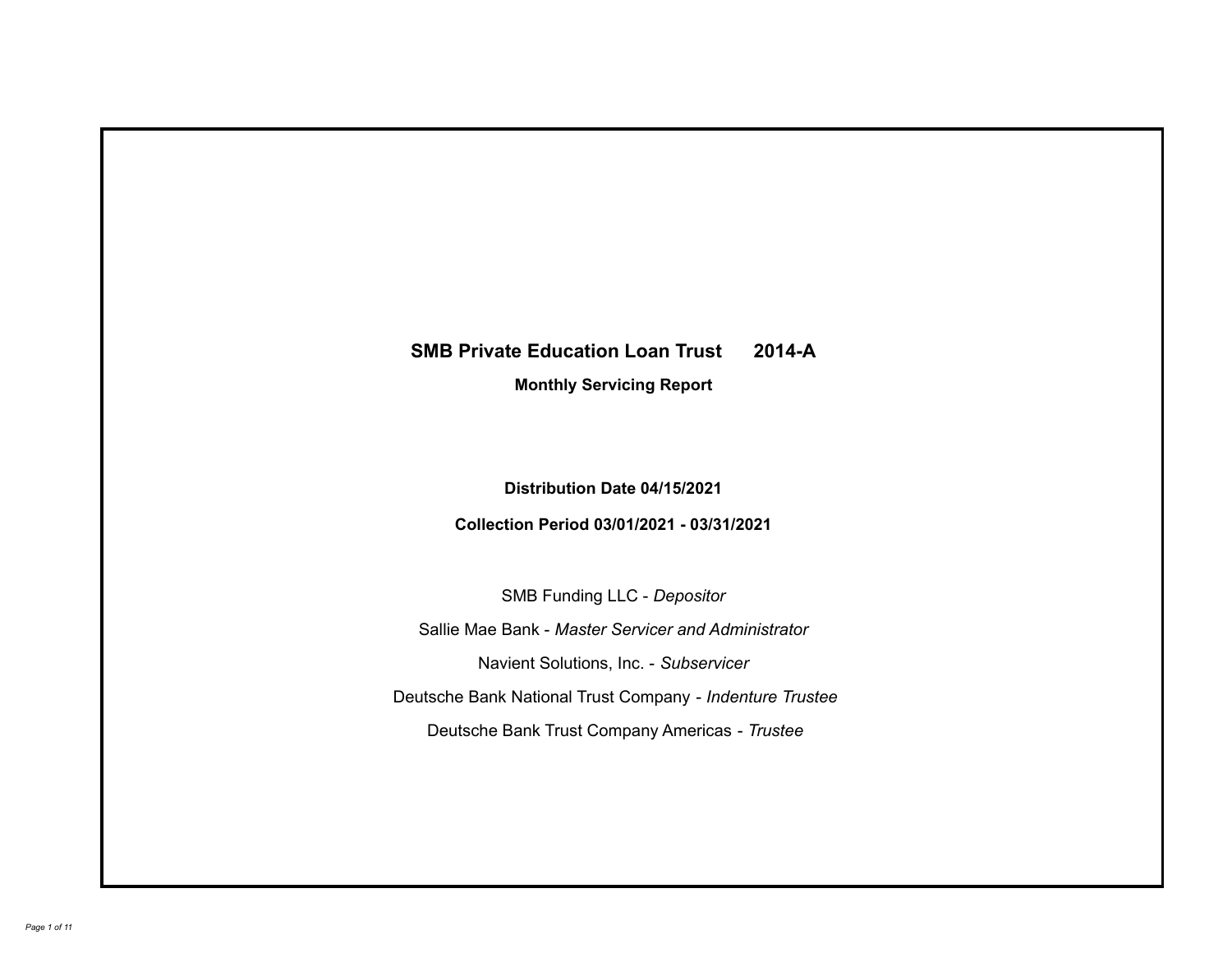| A         | <b>Student Loan Portfolio Characteristics</b>   |                   | 08/07/2014       | 02/28/2021       | 03/31/2021       |
|-----------|-------------------------------------------------|-------------------|------------------|------------------|------------------|
|           | <b>Principal Balance</b>                        |                   | \$361,523,983.59 | \$137,542,747.78 | \$134,856,548.10 |
|           | Interest to be Capitalized Balance              |                   | 17,313,307.43    | 1,787,457.02     | 1,869,436.73     |
|           | Pool Balance                                    |                   | \$378,837,291.02 | \$139,330,204.80 | \$136,725,984.83 |
|           | Weighted Average Coupon (WAC)                   |                   | 7.81%            | 7.80%            | 7.80%            |
|           | Weighted Average Remaining Term                 |                   | 138.29           | 178.52           | 179.65           |
|           | Number of Loans                                 |                   | 33,555           | 12,611           | 12,366           |
|           | Number of Borrowers                             |                   | 26,651           | 9,947            | 9,753            |
|           | Pool Factor                                     |                   |                  | 0.367783764      | 0.360909520      |
|           | Since Issued Total Constant Prepayment Rate (1) |                   |                  | 7.11%            | 7.09%            |
| B         | <b>Debt Securities</b>                          | <b>Cusip/Isin</b> | 03/15/2021       |                  | 04/15/2021       |
|           | A <sub>2</sub> A                                | 784456AB1         | \$5,178,789.96   |                  | \$3,973,491.31   |
|           | A2B                                             | 784456AC9         | \$5,178,789.96   |                  | \$3,973,491.30   |
|           | A <sub>3</sub>                                  | 784456AD7         | \$50,000,000.00  |                  | \$50,000,000.00  |
|           | B                                               | 784456AE5         | \$36,000,000.00  |                  | \$36,000,000.00  |
|           | $\mathsf C$                                     | 784456AF2         | \$42,000,000.00  |                  | \$42,000,000.00  |
|           |                                                 |                   |                  |                  |                  |
| ${\bf C}$ |                                                 |                   |                  |                  |                  |
|           | <b>Certificates</b>                             | Cusip/Isin        | 03/15/2021       |                  | 04/15/2021       |
|           | <b>Excess Distribution</b>                      | 784456105         | \$100,000.00     |                  | \$100,000.00     |
|           |                                                 |                   | 03/15/2021       |                  |                  |
| D         | <b>Account Balances</b>                         |                   |                  |                  | 04/15/2021       |
|           | Reserve Account Balance                         |                   | \$958,735.00     |                  | \$958,735.00     |
| E         | <b>Asset / Liability</b>                        |                   | 03/15/2021       |                  | 04/15/2021       |
|           | Overcollateralization Percentage *              |                   |                  | 30.84%           | 31.29%           |
|           | Specified Overcollateralization Amount *        |                   | \$42,184,330.00  |                  | \$42,184,330.00  |
|           | Actual Overcollateralization Amount *           |                   | \$42,972,624.88  |                  | \$42,779,002.22  |
|           |                                                 |                   |                  |                  |                  |

\* Based on the Rated debt securities (Class A and Class B Bonds)

(1) Since Issued Total CPR calculations found in monthly servicing reports issued on or prior to September 15, 2015 originally included loans that were removed from the pool by the sponsor because they became ineligible for the pool between the cut-off date and settlement date. On October 5, 2015, Since Issued Total CPR calculations were revised to exclude these loans and all prior monthly servicing reports were restated. For additional information, see 'Since Issued CPR Methodology' found on page 11 of this report.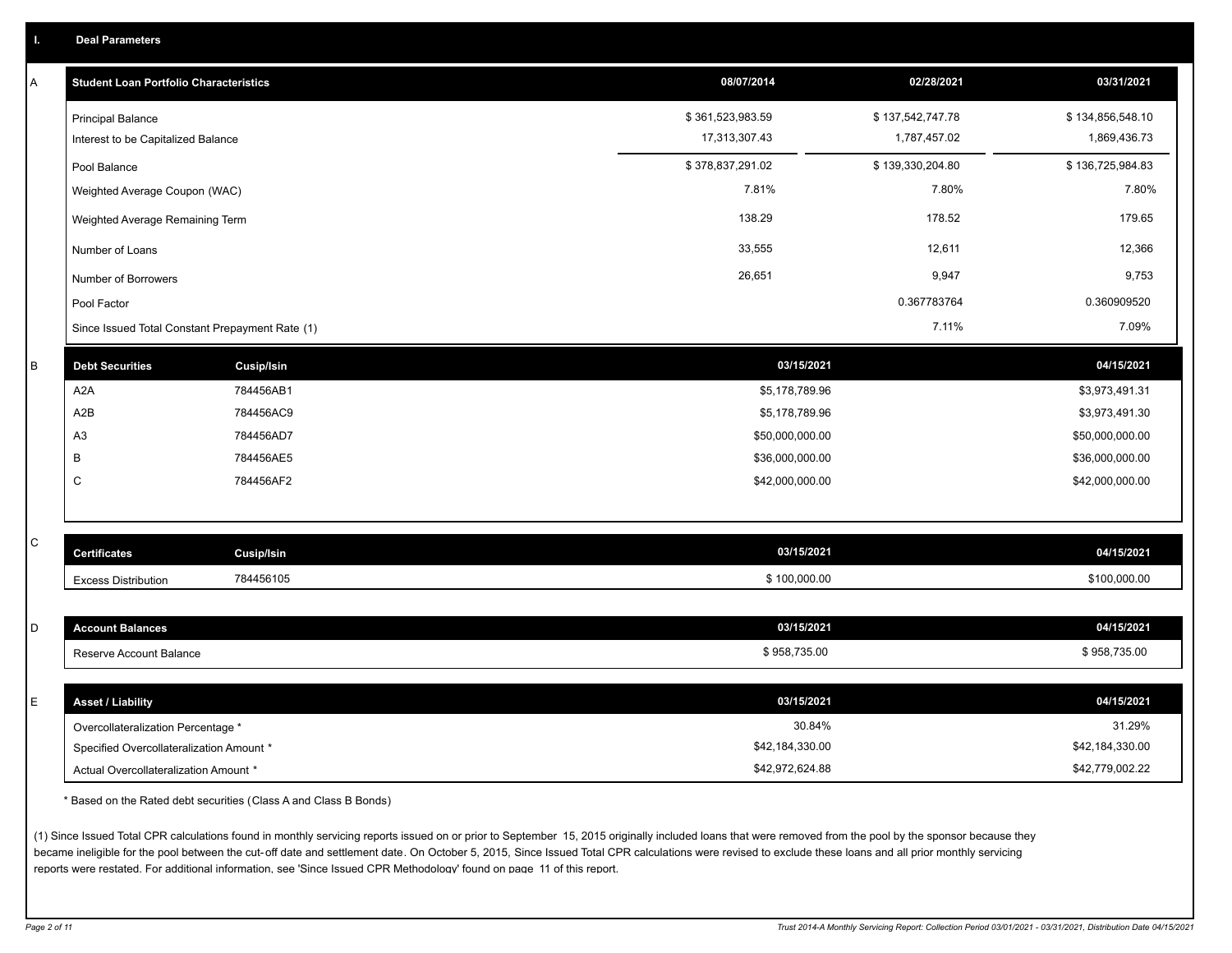| 2,739,044.98<br><b>Borrower Principal</b><br>0.00<br><b>Consolidation Activity Principal</b><br>0.00<br>Seller Principal Reimbursement<br>0.00<br>Servicer Principal Reimbursement<br>0.00<br>Delinquent Principal Purchases by Servicer<br>0.00<br><b>Other Principal Deposits</b><br>\$2,739,044.98<br><b>Total Principal Receipts</b><br>B<br><b>Student Loan Interest Receipts</b><br>689,917.25<br><b>Borrower Interest</b> |  |
|----------------------------------------------------------------------------------------------------------------------------------------------------------------------------------------------------------------------------------------------------------------------------------------------------------------------------------------------------------------------------------------------------------------------------------|--|
|                                                                                                                                                                                                                                                                                                                                                                                                                                  |  |
|                                                                                                                                                                                                                                                                                                                                                                                                                                  |  |
|                                                                                                                                                                                                                                                                                                                                                                                                                                  |  |
|                                                                                                                                                                                                                                                                                                                                                                                                                                  |  |
|                                                                                                                                                                                                                                                                                                                                                                                                                                  |  |
|                                                                                                                                                                                                                                                                                                                                                                                                                                  |  |
|                                                                                                                                                                                                                                                                                                                                                                                                                                  |  |
|                                                                                                                                                                                                                                                                                                                                                                                                                                  |  |
|                                                                                                                                                                                                                                                                                                                                                                                                                                  |  |
| 0.00<br><b>Consolidation Activity Interest</b>                                                                                                                                                                                                                                                                                                                                                                                   |  |
| 0.00<br>Seller Interest Reimbursement                                                                                                                                                                                                                                                                                                                                                                                            |  |
| 0.00<br>Servicer Interest Reimbursement                                                                                                                                                                                                                                                                                                                                                                                          |  |
| 0.00<br>Delinquent Interest Purchases by Servicer                                                                                                                                                                                                                                                                                                                                                                                |  |
| 4,450.02<br>Other Interest Deposits                                                                                                                                                                                                                                                                                                                                                                                              |  |
| \$694,367.27<br><b>Total Interest Receipts</b>                                                                                                                                                                                                                                                                                                                                                                                   |  |
| \$44,196.77<br>С<br><b>Recoveries on Realized Losses</b>                                                                                                                                                                                                                                                                                                                                                                         |  |
| \$77.14<br>D<br><b>Investment Income</b>                                                                                                                                                                                                                                                                                                                                                                                         |  |
| \$0.00<br>E<br><b>Funds Borrowed from Next Collection Period</b>                                                                                                                                                                                                                                                                                                                                                                 |  |
| \$0.00<br>F<br><b>Funds Repaid from Prior Collection Period</b>                                                                                                                                                                                                                                                                                                                                                                  |  |
| \$0.00<br>G<br>Loan Sale or Purchase Proceeds                                                                                                                                                                                                                                                                                                                                                                                    |  |
| \$0.00<br>Initial Deposits to Collection Account<br>н                                                                                                                                                                                                                                                                                                                                                                            |  |
| \$0.00<br><b>Excess Transferred from Other Accounts</b>                                                                                                                                                                                                                                                                                                                                                                          |  |
| \$0.00<br><b>Borrower Benefit Reimbursements</b><br>J                                                                                                                                                                                                                                                                                                                                                                            |  |
| \$0.00<br>Κ<br><b>Gross Swap Receipt</b>                                                                                                                                                                                                                                                                                                                                                                                         |  |
| \$0.00<br><b>Other Deposits</b><br>L                                                                                                                                                                                                                                                                                                                                                                                             |  |
| \$0.00<br><b>Other Fees Collected</b><br>М                                                                                                                                                                                                                                                                                                                                                                                       |  |
| \$3,477,686.16<br><b>AVAILABLE FUNDS</b><br>N                                                                                                                                                                                                                                                                                                                                                                                    |  |
| \$52,845.30<br>O<br>Non-Cash Principal Activity During Collection Period                                                                                                                                                                                                                                                                                                                                                         |  |
| \$0.00<br>P<br>Aggregate Purchased Amounts by the Depositor, Servicer or Seller                                                                                                                                                                                                                                                                                                                                                  |  |
| \$0.00<br>Q<br>Aggregate Loan Substitutions                                                                                                                                                                                                                                                                                                                                                                                      |  |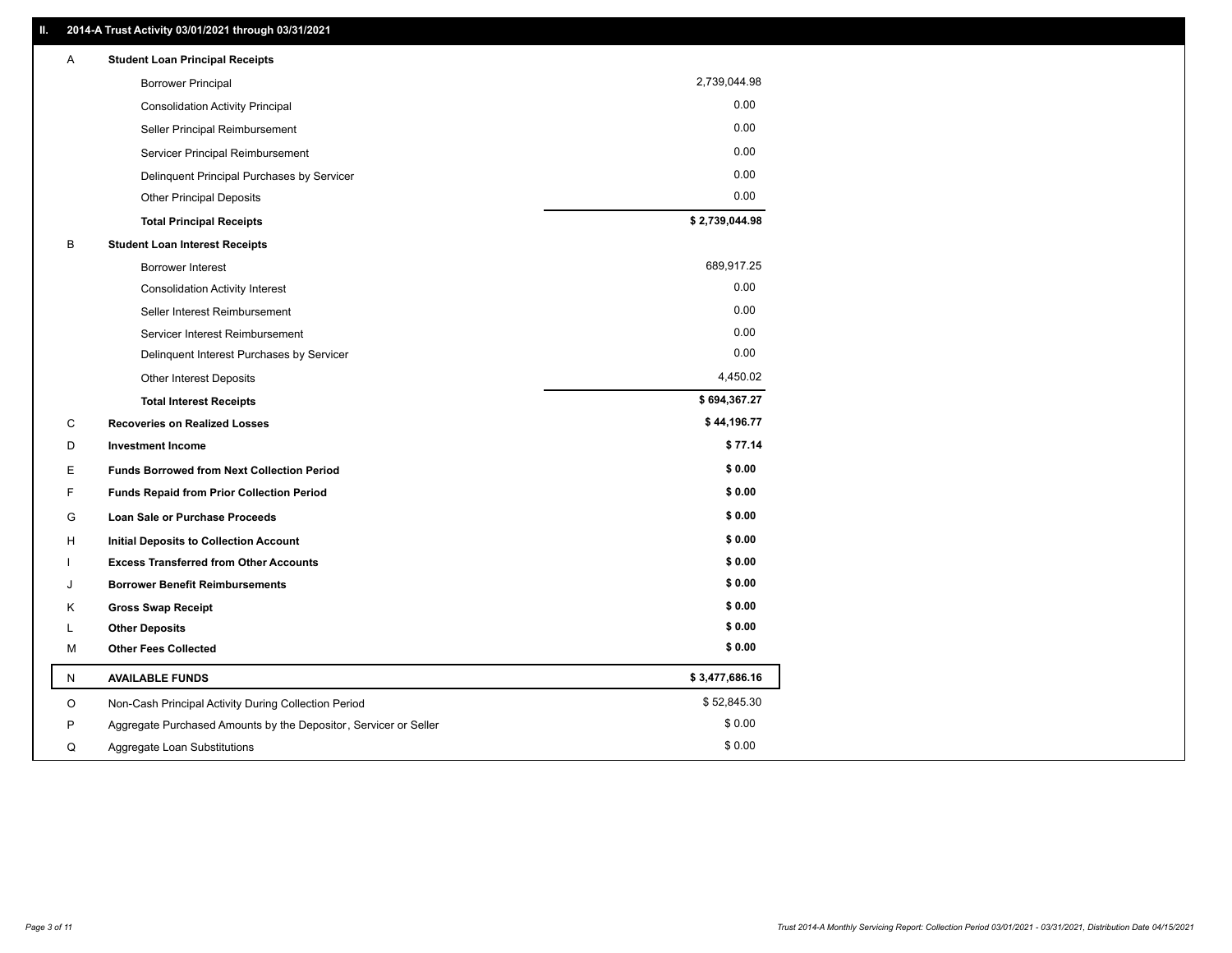|                   |                         |                          |         | 03/31/2021 |                  |                |                          |         | 02/28/2021 |                  |                |
|-------------------|-------------------------|--------------------------|---------|------------|------------------|----------------|--------------------------|---------|------------|------------------|----------------|
|                   |                         | <b>Wtd Avg</b><br>Coupon | # Loans | Principal  |                  | % of Principal | <b>Wtd Avg</b><br>Coupon | # Loans | Principal  |                  | % of Principal |
| <b>INTERIM:</b>   | IN SCHOOL               |                          | 8.42%   | 60         | \$859,298.14     | 0.628%         |                          | 8.42%   | 59         | \$839,395.98     | 0.602%         |
|                   | <b>GRACE</b>            |                          | 9.12%   | 12         | \$192,798.58     | 0.141%         |                          | 9.20%   | 12         | \$184,346.23     | 0.132%         |
|                   | <b>DEFERMENT</b>        |                          | 8.43%   | 571        | \$7,871,628.93   | 5.757%         |                          | 8.48%   | 565        | \$7,798,711.14   | 5.597%         |
| <b>REPAYMENT:</b> | <b>CURRENT</b>          |                          | 7.69%   | 10,993     | \$117,294,976.95 | 85.788%        |                          | 7.70%   | 11,248     | \$119,974,577.76 | 86.108%        |
|                   | 31-60 DAYS DELINQUENT   |                          | 8.86%   | 121        | \$1,476,656.56   | 1.080%         |                          | 8.26%   | 153        | \$2,191,609.65   | 1.573%         |
|                   | 61-90 DAYS DELINQUENT   |                          | 8.14%   | 74         | \$1,066,226.17   | 0.780%         |                          | 8.65%   | 54         | \$787,742.62     | 0.565%         |
|                   | 91-120 DAYS DELINQUENT  |                          | 9.18%   | 35         | \$632,436.34     | 0.463%         |                          | 8.29%   | 48         | \$751,077.36     | 0.539%         |
|                   | 121-150 DAYS DELINQUENT |                          | 7.66%   | 18         | \$323,305.25     | 0.236%         |                          | 8.67%   | 28         | \$335,744.80     | 0.241%         |
|                   | 151-180 DAYS DELINQUENT |                          | 8.70%   | 32         | \$392,269.90     | 0.287%         |                          | 8.38%   | 29         | \$349,135.44     | 0.251%         |
|                   | > 180 DAYS DELINQUENT   |                          | 7.39%   | 14         | \$185,467.16     | 0.136%         |                          | 8.47%   | 16         | \$233,511.20     | 0.168%         |
|                   | <b>FORBEARANCE</b>      |                          | 8.45%   | 436        | \$6,430,920.85   | 4.704%         |                          | 8.37%   | 399        | \$5,884,352.62   | 4.223%         |
| <b>TOTAL</b>      |                         |                          |         | 12,366     | \$136,725,984.83 | 100.00%        |                          |         | 12,611     | \$139,330,204.80 | 100.00%        |
|                   |                         |                          |         |            |                  |                |                          |         |            |                  |                |

Percentages may not total 100% due to rounding \*

\*\* Smart Option Interest Only loans and \$25 Fixed Payment loans classified as in repayment whether student borrowers are in school, in grace, in deferment or required to make full principal and interest payments on their l

\*\*\* To conform with company standard reporting these sections now include Princial and Interest Accrued to Capitalize .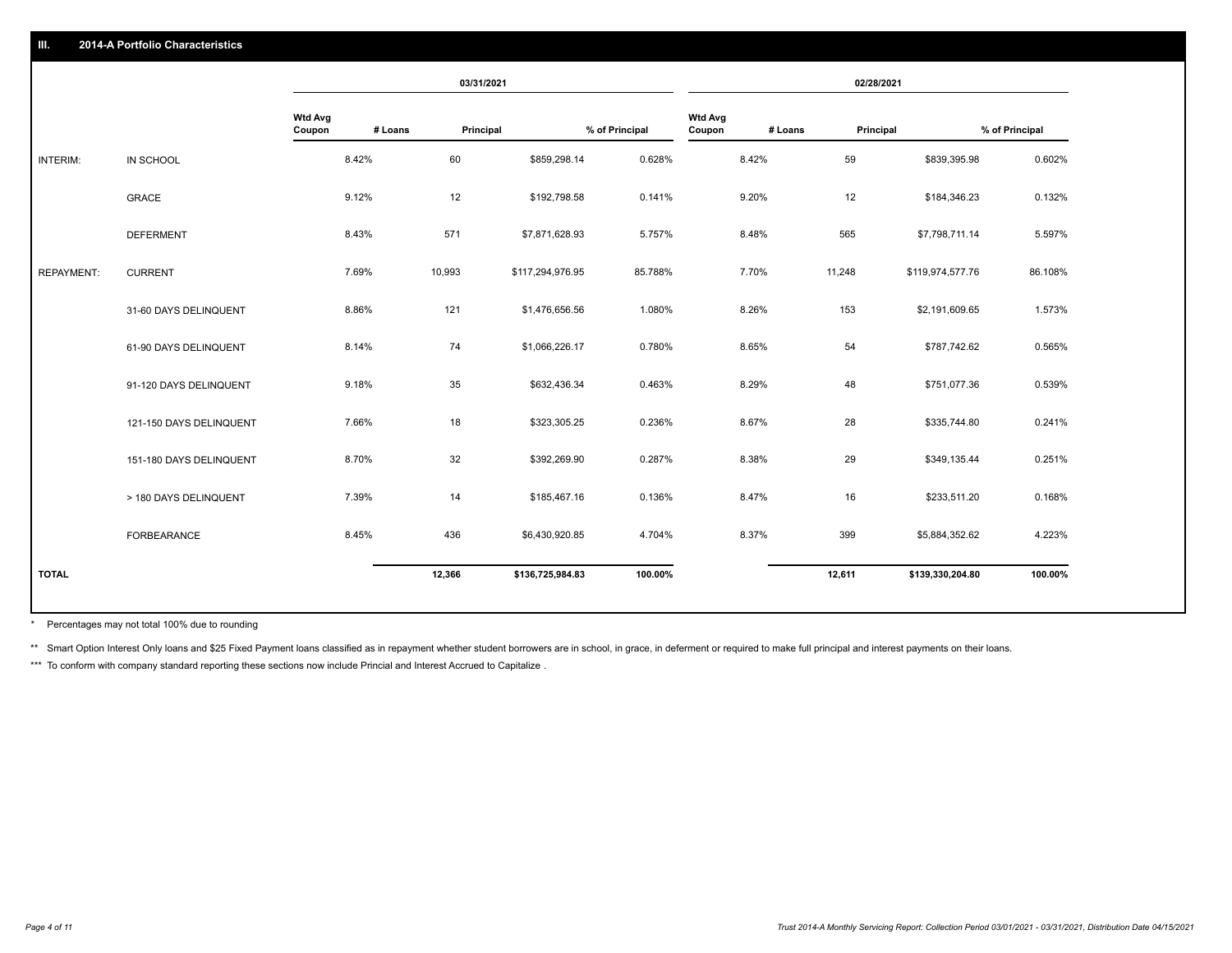|                                                         | 3/31/2021        | 2/28/2021        |
|---------------------------------------------------------|------------------|------------------|
| Pool Balance                                            | \$136,725,984.83 | \$139,330,204.80 |
| Total # Loans                                           | 12,366           | 12,611           |
| Total # Borrowers                                       | 9,753            | 9,947            |
| Weighted Average Coupon                                 | 7.80%            | 7.80%            |
| Weighted Average Remaining Term                         | 179.65           | 178.52           |
| Percent of Pool - Cosigned                              | 93.6%            | 93.5%            |
| Percent of Pool - Non Cosigned                          | 6.4%             | 6.5%             |
| Borrower Interest Accrued for Period                    | \$893,902.46     | \$827,930.04     |
| Outstanding Borrower Interest Accrued                   | \$3,967,360.41   | \$3,921,209.30   |
| Gross Principal Realized Loss - Periodic *              | \$99,220.92      | \$106,811.65     |
| Gross Principal Realized Loss - Cumulative *            | \$17,129,518.80  | \$17,030,297.88  |
| Delinquent Principal Purchased by Servicer - Periodic   | \$0.00           | \$0.00           |
| Delinquent Principal Purchased by Servicer - Cumulative | \$0.00           | \$0.00           |
| Recoveries on Realized Losses - Periodic                | \$44,196.77      | \$9,026.32       |
| Recoveries on Realized Losses - Cumulative              | \$2,002,484.48   | \$1,958,287.71   |
| Net Losses - Periodic                                   | \$55,024.15      | \$97,785.33      |
| Net Losses - Cumulative                                 | \$15,127,034.32  | \$15,072,010.17  |
| <b>Cumulative Gross Defaults</b>                        | \$17,129,518.80  | \$17,030,297.88  |
| Change in Gross Defaults                                | \$99,220.92      | \$106,811.65     |
| Non-Cash Principal Activity - Capitalized Interest      | \$148,086.50     | \$296,144.40     |
| Since Issued Total Constant Prepayment Rate (CPR) (1)   | 7.09%            | 7.11%            |
| <b>Loan Substitutions</b>                               | \$0.00           | \$0.00           |
| <b>Cumulative Loan Substitutions</b>                    | \$0.00           | \$0.00           |
| <b>Unpaid Master Servicing Fees</b>                     | \$0.00           | \$0.00           |
| <b>Unpaid Sub-Servicing Fees</b>                        | \$0.00           | \$0.00           |
| <b>Unpaid Administration Fees</b>                       | \$0.00           | \$0.00           |
| Unpaid Carryover Master Servicing Fees                  | \$0.00           | \$0.00           |
| Unpaid Carryover Sub-Servicing Fees                     | \$0.00           | \$0.00           |
| Note Interest Shortfall                                 | \$0.00           | \$0.00           |

\* In accordance with the Sub-Servicer's current policies and procedures, after September 1, 2017 loans subject to bankruptcy claims generally will not be reported as a charged- off unless and until they are delinquent for

(1) Since Issued Total CPR calculations found in monthly servicing reports issued on or prior to September 15, 2015 originally included loans that were removed from the pool by the sponsor because they became ineligible fo between the cut-off date and settlement date. On October 5, 2015, Since Issued Total CPR calculations were revised to exclude these loans and all prior monthly servicing reports were restated. For additional information, s Issued CPR Methodology' found on page 11 of this report.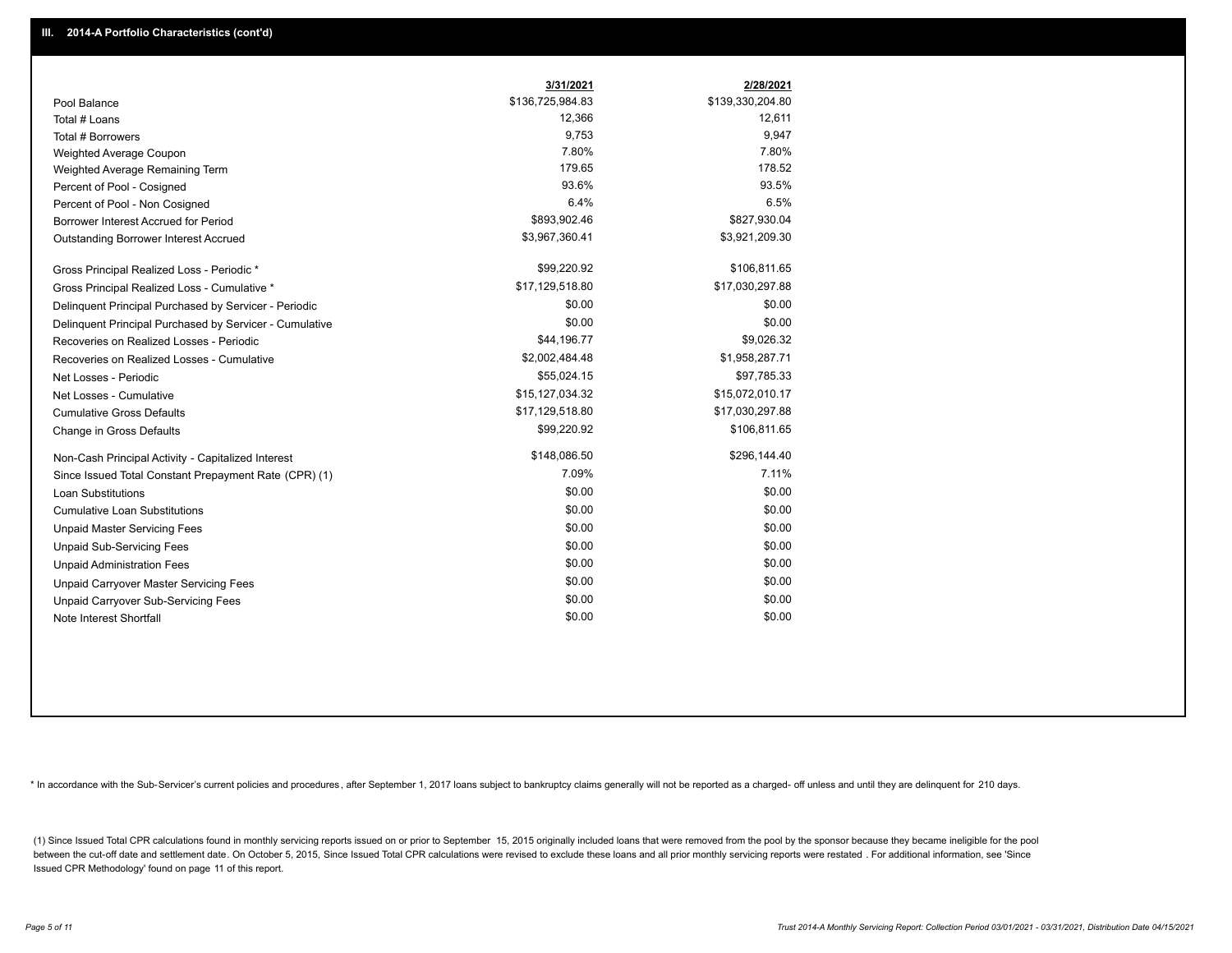## **IV. 2014-A Portfolio Statistics by Loan Program**

|                                                                                                                                                                              | Weighted<br>Average | # LOANS | \$ AMOUNT        | $%$ *    |
|------------------------------------------------------------------------------------------------------------------------------------------------------------------------------|---------------------|---------|------------------|----------|
| - Smart Option Deferred Loans                                                                                                                                                | 8.15%               | 6,370   | \$71,486,364.40  | 52.284%  |
| - Smart Option Fixed Pay Loans                                                                                                                                               | 7.71%               | 3,599   | \$47,992,589.58  | 35.101%  |
| - Smart Option Interest-Only Loans                                                                                                                                           | 6.58%               | 2,397   | \$17,247,030.85  | 12.614%  |
| - Other Loan Programs                                                                                                                                                        | 0.00%               | 0.00    | \$0.00           | 0.000%   |
| <b>Total</b>                                                                                                                                                                 | 7.80%               | 12,366  | \$136,725,984.83 | 100.000% |
| Prime Indexed Loans -- Monthly Reset Adjustable                                                                                                                              |                     |         | \$0.00           |          |
| Prime Indexed Loans -- Monthly Reset Non-Adjustable                                                                                                                          |                     |         | \$0.00           |          |
| Prime Indexed Loans -- Quarterly Reset Adjustable                                                                                                                            |                     |         | \$0.00           |          |
| Prime Indexed Loans -- Quarterly Reset Non-Adjustable                                                                                                                        |                     |         | \$0.00           |          |
| Prime Indexed Loans -- Annual Reset                                                                                                                                          |                     |         | \$0.00           |          |
| <b>T-Bill Indexed Loans</b>                                                                                                                                                  |                     |         | \$0.00           |          |
| <b>Fixed Rate Loans</b>                                                                                                                                                      |                     |         | \$17,594,136.95  |          |
| <b>LIBOR Indexed Loans</b>                                                                                                                                                   |                     |         | \$119,131,847.88 |          |
| * Note: Percentages may not total 100% due to rounding<br>To conform with company standard reporting these sections now include Princial and Interest Accrued to Capitalize. |                     |         |                  |          |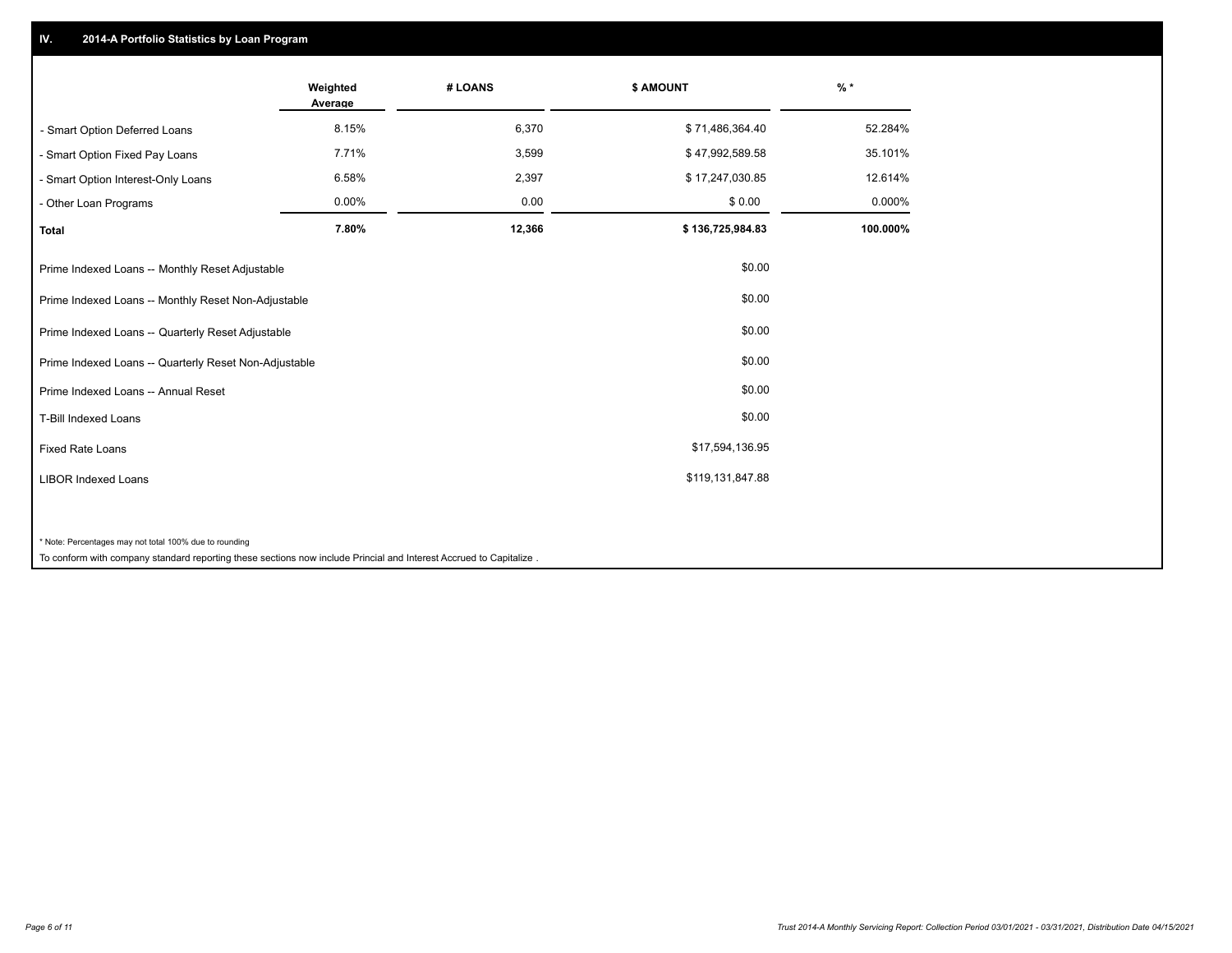| ٧. | 2014-A Reserve Account and Principal Distribution Calculations                                                                                                                                |                  |  |
|----|-----------------------------------------------------------------------------------------------------------------------------------------------------------------------------------------------|------------------|--|
| А. | <b>Reserve Account</b>                                                                                                                                                                        |                  |  |
|    | Specified Reserve Account Balance                                                                                                                                                             | \$958,735.00     |  |
|    | <b>Actual Reserve Account Balance</b>                                                                                                                                                         | \$958,735.00     |  |
| В. | <b>Principal Distribution Amount</b>                                                                                                                                                          |                  |  |
|    | Class A Notes Outstanding<br>i.                                                                                                                                                               | \$60,357,579.92  |  |
|    | Pool Balance<br>ii.                                                                                                                                                                           | \$136,725,984.83 |  |
|    | First Priority Principal Distribution Amount (i - ii)<br>iii.                                                                                                                                 | \$0.00           |  |
|    | Class A and B Notes Outstanding<br>iv.                                                                                                                                                        | \$96,357,579.92  |  |
|    | First Priority Principal Distribution Amount<br>v.                                                                                                                                            | \$0.00           |  |
|    | Pool Balance<br>vi.                                                                                                                                                                           | \$136,725,984.83 |  |
|    | Specified Overcollateralization Amount<br>vii.                                                                                                                                                | \$42,184,330.00  |  |
|    | viii. Regular Principal Distribution Amount (iv - v) - (vi - vii)                                                                                                                             | \$1,815,925.09   |  |
|    |                                                                                                                                                                                               |                  |  |
|    | <b>Notes Outstanding</b><br>ix.                                                                                                                                                               | \$138,357,579.92 |  |
|    | First Priority Principal Distribution Amount<br>х.                                                                                                                                            | \$0.00           |  |
|    | Regular Principal Distribution Amount<br>xi.                                                                                                                                                  | \$1,815,925.09   |  |
|    | Available Funds (after payment of waterfall items A through J) *<br>xii.                                                                                                                      | \$1,189,344.44   |  |
|    | Additional Principal Distribution Amount (min(ix - x - xi, xiii))<br>xiii.                                                                                                                    | \$594,672.22     |  |
|    | * Represents 50% of value if the principal balance of the notes is greater than 10% of initial principal balance of the notes or the Class A and Class B note are reduced to 0, otherwise the |                  |  |

full value is shown.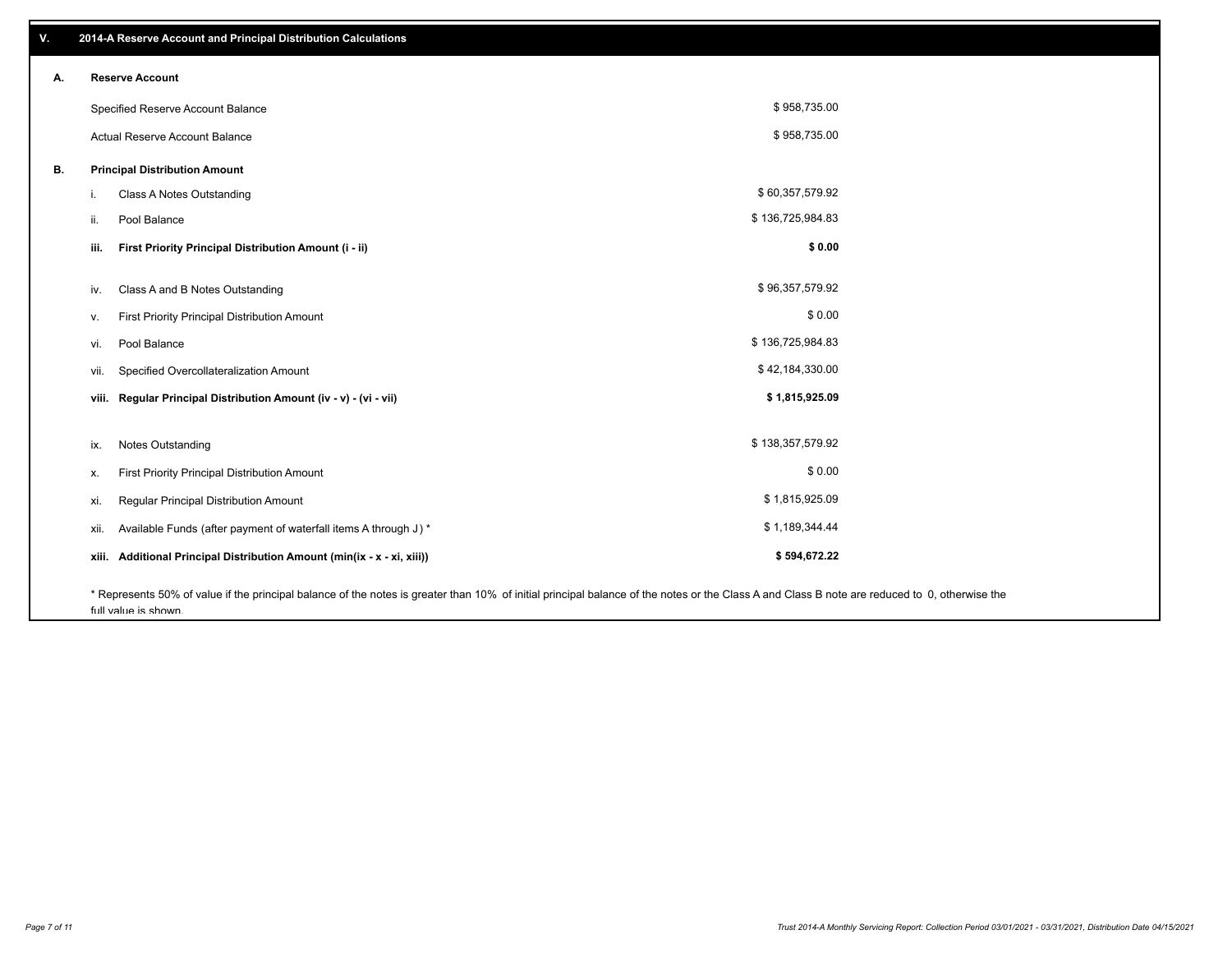| VI. | 2014-A Waterfall for Distributions                                                                                                                                                                    |                    |                      |
|-----|-------------------------------------------------------------------------------------------------------------------------------------------------------------------------------------------------------|--------------------|----------------------|
|     |                                                                                                                                                                                                       | Paid               | <b>Funds Balance</b> |
|     | <b>Total Available Funds</b>                                                                                                                                                                          |                    | \$3,477,686.16       |
| Α   | <b>Trustee Fees</b>                                                                                                                                                                                   | \$0.00             | \$3,477,686.16       |
| В   | i. Master Servicing Fees                                                                                                                                                                              | \$5,784.61         | \$3,471,901.55       |
|     | ii. Sub-Servicing Fees                                                                                                                                                                                | \$94,553.89        | \$3,377,347.66       |
| C   | i. Administration Fees                                                                                                                                                                                | \$6,667.00         | \$3,370,680.66       |
|     | ii. Unreimbursed Administrator Advances plus any Unpaid                                                                                                                                               | \$0.00             | \$3,370,680.66       |
| D   | Class A Noteholders Interest Distribution Amount                                                                                                                                                      | \$87,911.13        | \$3,282,769.53       |
| E   | <b>First Priority Principal Payment</b>                                                                                                                                                               | \$0.00             | \$3,282,769.53       |
| F   | Class B Noteholders Interest Distribution Amount                                                                                                                                                      | \$120,000.00       | \$3,162,769.53       |
| G   | Class C Noteholders Interest Distribution Amount                                                                                                                                                      | \$157,500.00       | \$3,005,269.53       |
| H   | Reinstatement Reserve Account                                                                                                                                                                         | \$0.00             | \$3,005,269.53       |
|     | Regular Principal Distribution                                                                                                                                                                        | \$1,815,925.09     | \$1,189,344.44       |
| J   | i. Carryover Master Servicing Fees                                                                                                                                                                    | \$0.00             | \$1,189,344.44       |
|     | ii. Carryover Sub-servicing Fees                                                                                                                                                                      | \$0.00             | \$1,189,344.44       |
| K   | Additional Principal Distribution Amount                                                                                                                                                              | \$594,672.22       | \$594,672.22         |
| L   | Unpaid Expenses of Trustee                                                                                                                                                                            | \$0.00             | \$594,672.22         |
| М   | Unpaid Expenses of Administrator                                                                                                                                                                      | \$0.00             | \$594,672.22         |
| N   | Remaining Funds to the Excess Distribution Certificateholder                                                                                                                                          | \$594,672.22       | \$0.00               |
|     | <b>Waterfall Conditions</b>                                                                                                                                                                           |                    |                      |
|     |                                                                                                                                                                                                       |                    |                      |
| А.  | <b>Class C Noteholders' Interest Distribution Condition</b>                                                                                                                                           |                    |                      |
|     | Pool Balance<br>j.                                                                                                                                                                                    | \$136,725,984.83   |                      |
|     | Class A and B Notes Outstanding<br>ii.                                                                                                                                                                | \$96,357,579.92    |                      |
|     | Class C Noteholders' Interest Distribution Ratio (i / ii)<br>iii.                                                                                                                                     | 141.89%<br>110.00% |                      |
|     | Minimum Ratio<br>iv.                                                                                                                                                                                  | Y                  |                      |
|     | Is the Class C Noteholders' Interest Distribution Condition Satisfied (iii > iv)<br>v.                                                                                                                |                    |                      |
|     | * Note: If the Class C Noteholders' Interest Distribution Condition is satisfied then the amount of interest accrued at the Class C Rate for the Accrual Period is Released on the distribution Date. |                    |                      |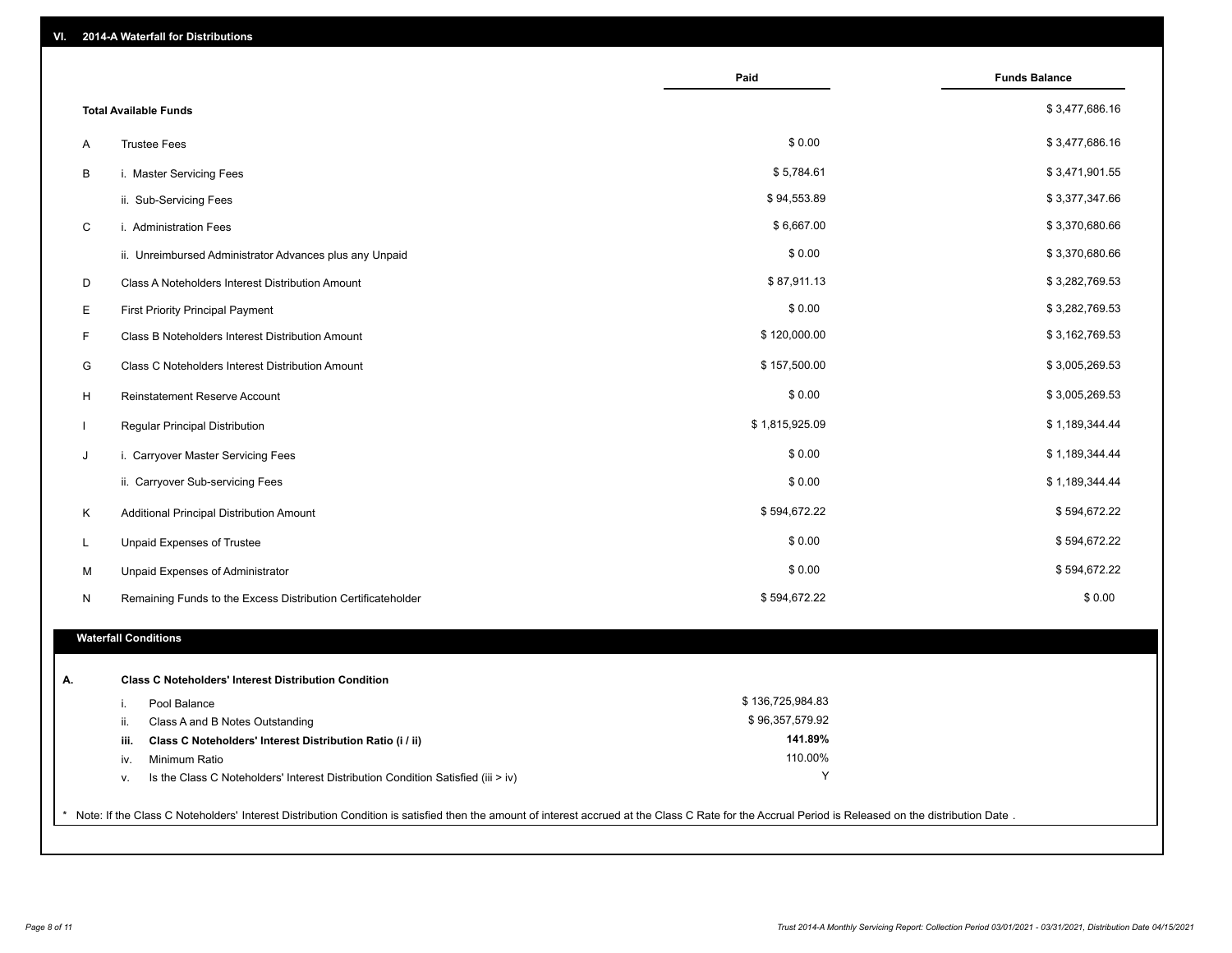| <b>Distribution Amounts</b>                                |                         |                         |                         |
|------------------------------------------------------------|-------------------------|-------------------------|-------------------------|
|                                                            | A <sub>2</sub> A        | A <sub>2</sub> B        | A3                      |
| Cusip/Isin                                                 | 784456AB1               | 784456AC9               | 784456AD7               |
| <b>Beginning Balance</b>                                   | \$5,178,789.96          | \$5,178,789.96          | \$50,000,000.00         |
| Index                                                      | <b>FIXED</b>            | <b>LIBOR</b>            | <b>LIBOR</b>            |
| Spread/Fixed Rate                                          | 3.05%                   | 1.15%                   | 1.50%                   |
| Record Date (Days Prior to Distribution)                   | 1 NEW YORK BUSINESS DAY | 1 NEW YORK BUSINESS DAY | 1 NEW YORK BUSINESS DAY |
| <b>Accrual Period Begin</b>                                | 3/15/2021               | 3/15/2021               | 3/15/2021               |
| <b>Accrual Period End</b>                                  | 4/15/2021               | 4/15/2021               | 4/15/2021               |
| Daycount Fraction                                          | 0.08333333              | 0.08611111              | 0.08611111              |
| Interest Rate*                                             | 3.05000%                | 1.25600%                | 1.60600%                |
| <b>Accrued Interest Factor</b>                             | 0.002541667             | 0.001081556             | 0.001382944             |
| <b>Current Interest Due</b>                                | \$13,162.76             | \$5,601.15              | \$69,147.22             |
| Interest Shortfall from Prior Period Plus Accrued Interest | $\frac{1}{2}$           | $$ -$                   | $\frac{1}{2}$           |
| <b>Total Interest Due</b>                                  | \$13,162.76             | \$5,601.15              | \$69,147.22             |
| <b>Interest Paid</b>                                       | \$13,162.76             | \$5,601.15              | \$69,147.22             |
| Interest Shortfall                                         | $\mathsf{\$}$ -         | $$ -$                   | $$ -$                   |
| <b>Principal Paid</b>                                      | \$1,205,298.65          | \$1,205,298.66          | $\mathsf{\$}$ -         |
| <b>Ending Principal Balance</b>                            | \$3,973,491.31          | \$3,973,491.30          | \$50,000,000.00         |
| Paydown Factor                                             | 0.017724980             | 0.017724980             | 0.000000000             |
| <b>Ending Balance Factor</b>                               | 0.058433696             | 0.058433696             | 1.000000000             |

\* Pay rates for Current Distribution. For the interest rates applicable to the next distribution date, please see https://www.salliemae.com/about/investors/data/SMBabrate.txt.

**VII. 2014-A Distributions**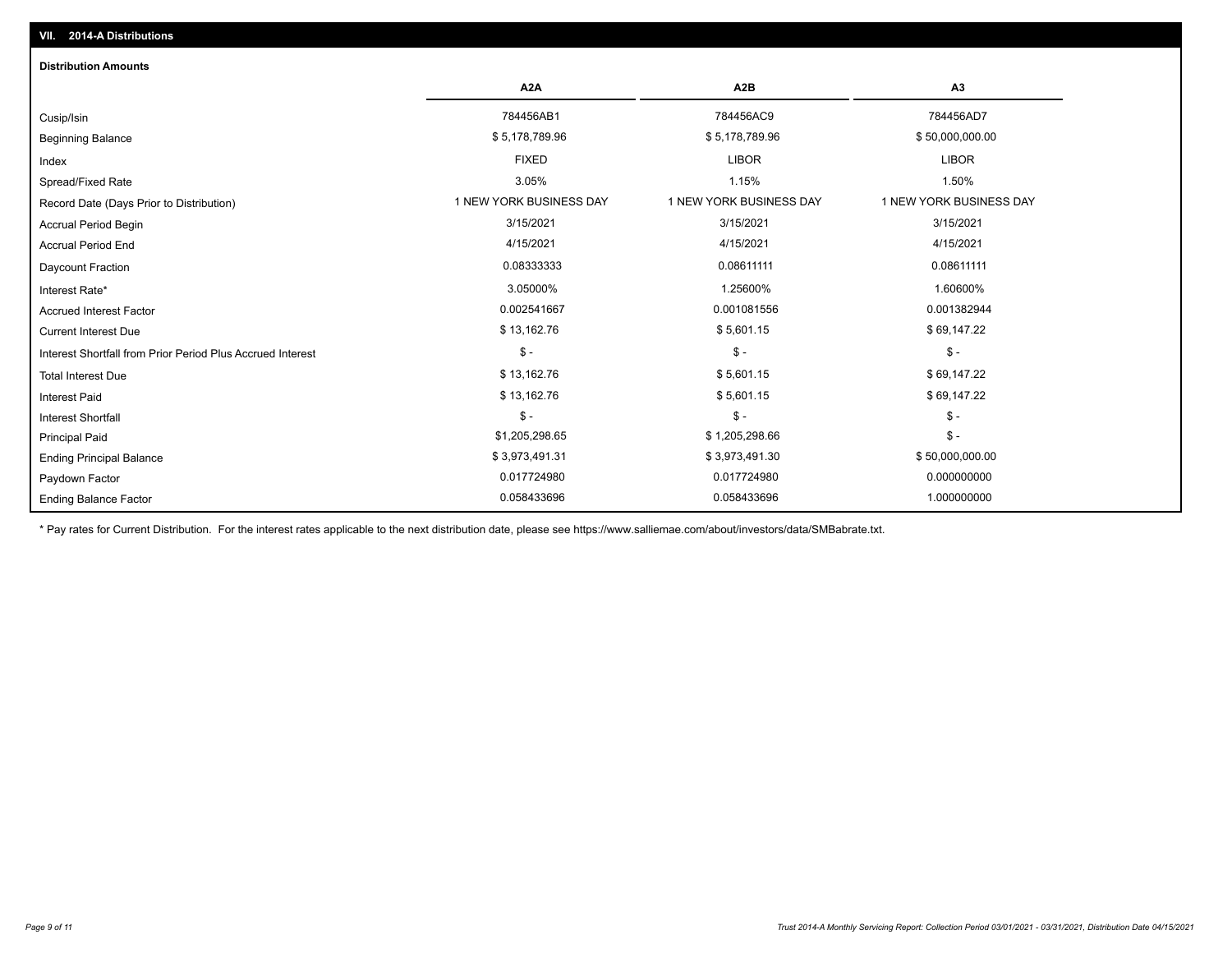| <b>Distribution Amounts</b>                                |                         |                         |
|------------------------------------------------------------|-------------------------|-------------------------|
|                                                            | в                       | С                       |
| Cusip/Isin                                                 | 784456AE5               | 784456AF2               |
| <b>Beginning Balance</b>                                   | \$36,000,000.00         | \$42,000,000.00         |
| Index                                                      | <b>FIXED</b>            | <b>FIXED</b>            |
| Spread/Fixed Rate                                          | 4.00%                   | 4.50%                   |
| Record Date (Days Prior to Distribution)                   | 1 NEW YORK BUSINESS DAY | 1 NEW YORK BUSINESS DAY |
| <b>Accrual Period Begin</b>                                | 3/15/2021               | 3/15/2021               |
| <b>Accrual Period End</b>                                  | 4/15/2021               | 4/15/2021               |
| Daycount Fraction                                          | 0.08333333              | 0.08333333              |
| Interest Rate*                                             | 4.00000%                | 4.50000%                |
| <b>Accrued Interest Factor</b>                             | 0.003333333             | 0.003750000             |
| <b>Current Interest Due</b>                                | \$120,000.00            | \$157,500.00            |
| Interest Shortfall from Prior Period Plus Accrued Interest | $\mathsf{\$}$ -         | $\mathsf{\$}$ -         |
| <b>Total Interest Due</b>                                  | \$120,000.00            | \$157,500.00            |
| <b>Interest Paid</b>                                       | \$120,000.00            | \$157,500.00            |
| <b>Interest Shortfall</b>                                  | $\frac{2}{3}$ -         | $\mathcal{S}$ -         |
| <b>Principal Paid</b>                                      | $\mathsf{\$}$ -         | $\mathcal{S}$ -         |
| <b>Ending Principal Balance</b>                            | \$36,000,000.00         | \$42,000,000.00         |
| Paydown Factor                                             | 0.000000000             | 0.000000000             |
| <b>Ending Balance Factor</b>                               | 1.000000000             | 1.000000000             |

\* Pay rates for Current Distribution. For the interest rates applicable to the next distribution date, please see https://www.salliemae.com/about/investors/data/SMBabrate.txt.

**VII. 2014-A Distributions**